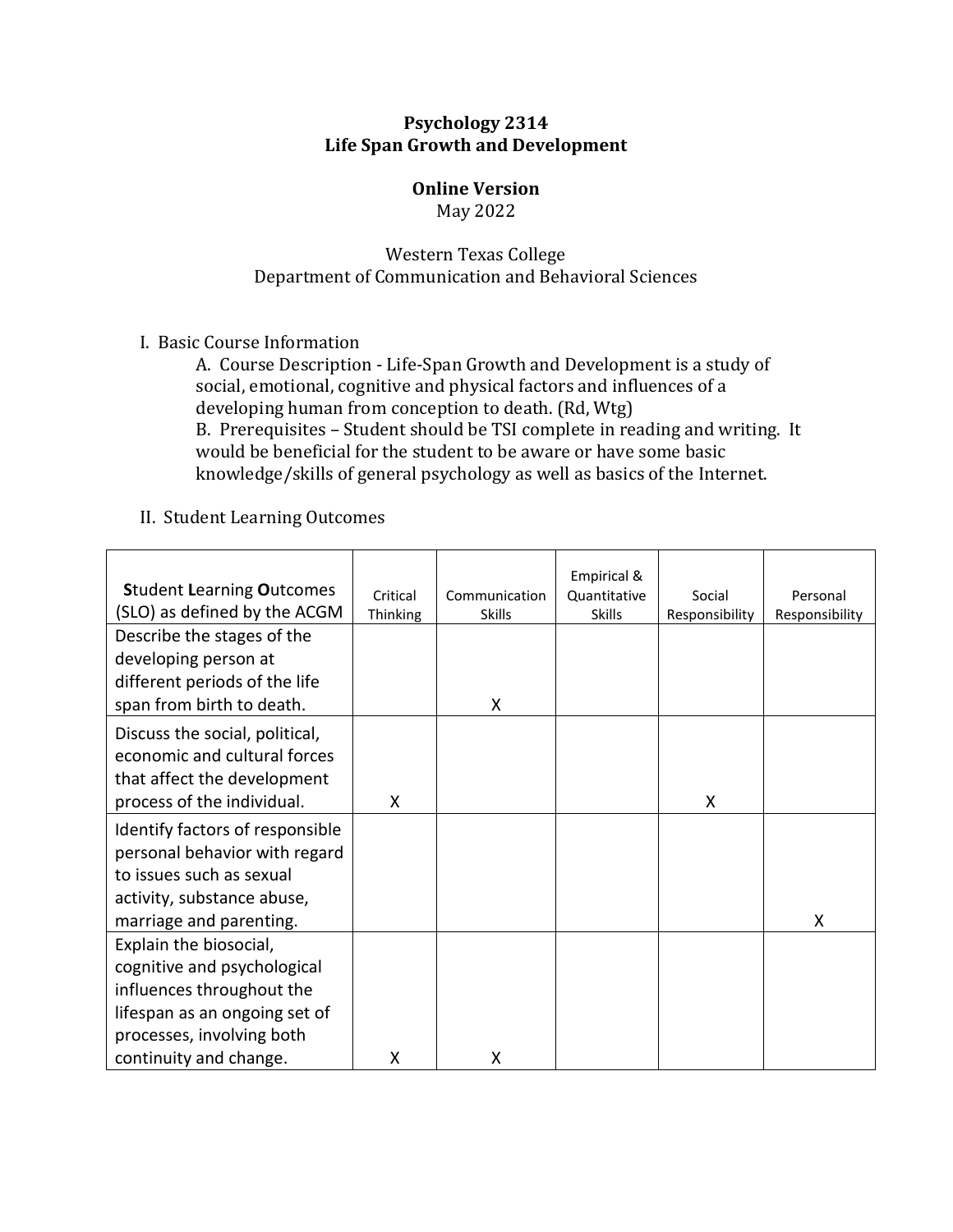| Describe the different<br>developmental perspectives<br>of the major theories of<br>development (i.e.: cognitive, |   |   |   |  |
|-------------------------------------------------------------------------------------------------------------------|---|---|---|--|
| learning, humanistic, and                                                                                         |   |   |   |  |
| psychodynamic).                                                                                                   | X |   | X |  |
| Identify examples of some of                                                                                      |   |   |   |  |
| the cultural and ethnic                                                                                           |   |   |   |  |
| differences that influence                                                                                        |   |   |   |  |
| development throughout the                                                                                        |   |   |   |  |
| lifespan.                                                                                                         |   |   | X |  |
| Discuss the various causes or                                                                                     |   |   |   |  |
| reasons for disturbance in the                                                                                    |   |   |   |  |
| developmental process.                                                                                            |   | X |   |  |

#### III. Major Course Requirements

A. Exams – There will be at least four (5) examinations, including the final examinations. **The first major examination will not require a proctor, however subsequent examinations may require a proctor. It is the student's responsibility to acquire their proctor. The accepted online proctoring system or college testing site meet the course's proctoring guidelines.** 

Additionally there will reading quizzes for each chapter of the chosen textbook. These exams will be primarily multiple choice in nature.

B. There could be formative assessments throughout the course, some graded and some not.

C. Writing Assignments - There could be multiple written assignments uploaded to the Brightspace learning management system.

#### IV. Textbook Information

The textbook can be acquired through various sources including the local campus bookstore.

The following textbook is required:

# **Essentials of Human Development: A Life-Span View: 2nd Edition**

by Robert V. Kail and J. Cavanaugh

- Publisher: Cengage Learning
- Print ISBN: 9781305504585, 1305504585
- eText ISBN: 9781305856363, 1305856368
- Edition: 2nd
- Pages: 576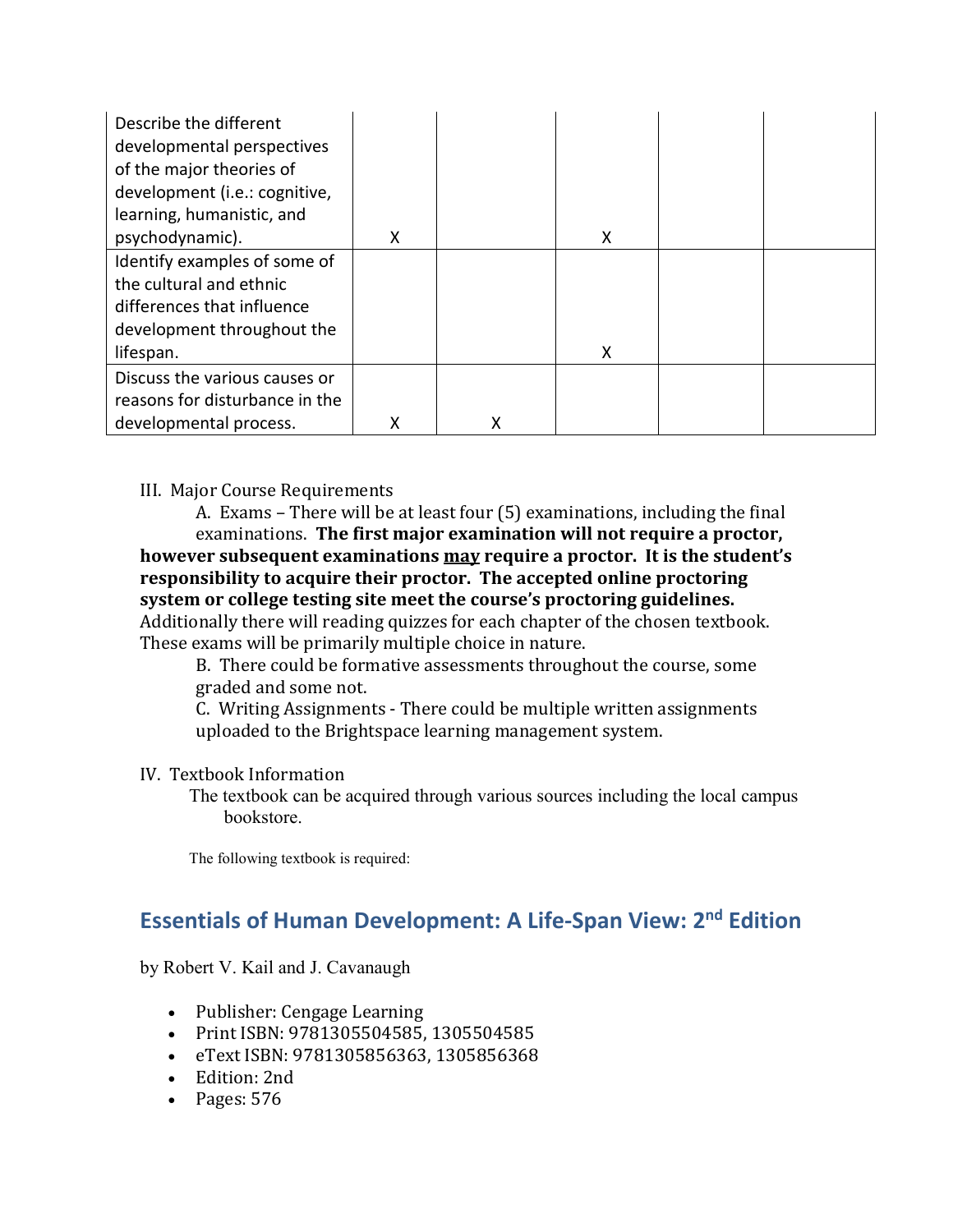• Copyright year: 2017



You can find this textbook at a variety of sites including the Western Texas College Bookstore.

V. Other Policies: Please refer to the most recent version of the WTC Course Catalog for the following:

- A. Campus Calendar
- B. Final Examination schedule
- C. How to drop a class
- D. Withdrawal Information
- E. Student Conduct/Academic Integrity
- F. Students with disabilities

#### VI. Course Organization & Tentative Schedule

Each semester syllabi will have specific deadline dates for the assignments, quizzes and examinations.

| <b>Sections</b> | <b>Chapter Descriptions</b>                                                                                                  | <b>IMPORTANT DATES</b>                                            |
|-----------------|------------------------------------------------------------------------------------------------------------------------------|-------------------------------------------------------------------|
| <b>PART ONE</b> |                                                                                                                              | <b>Reading Quizzes 1-5</b><br>due                                 |
|                 | Chapter 1 – The Study of Human<br>Development<br>Chapter 2 – Biological Foundations<br>Chapter $3$ – Tools for Exploring the | <b>Methodology</b><br><b>Assignment due</b>                       |
|                 | World<br>Chapter $4$ – The Emergence of<br>Thought and Language                                                              | <b>Chapters 1-5 Test will</b><br>be online in<br>Brightspace/D2L. |
|                 | Chapter $5$ – Entering the Social<br>World.                                                                                  | Usually opens for a<br>couple of days to                          |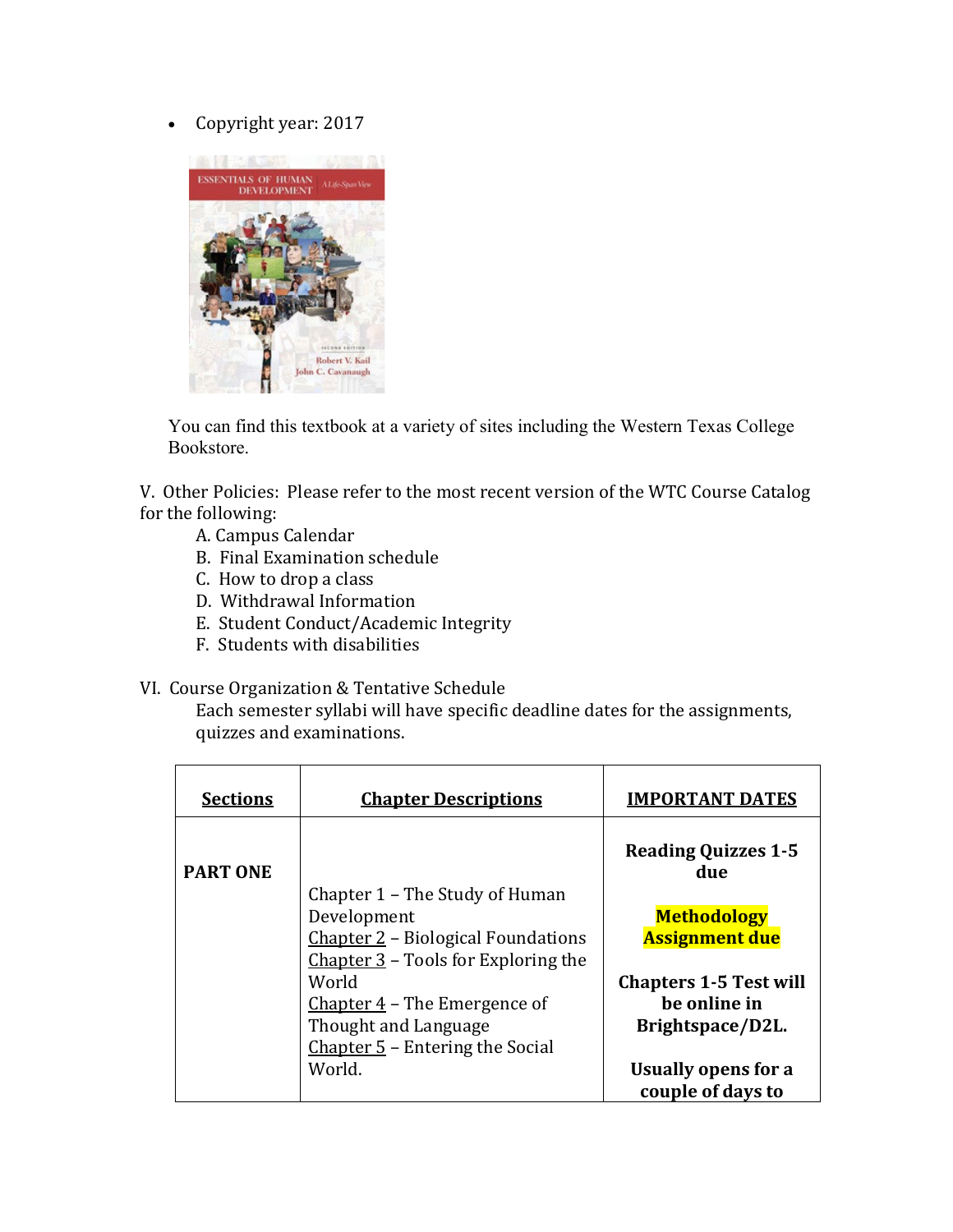|                             |                                                                                                                                                                | accommodate students<br>with busy schedules.<br>This exam is to be<br>unproctored                                                                                                                                                                                                                              |
|-----------------------------|----------------------------------------------------------------------------------------------------------------------------------------------------------------|----------------------------------------------------------------------------------------------------------------------------------------------------------------------------------------------------------------------------------------------------------------------------------------------------------------|
| <b>PART TWO</b>             | Chapter $6$ – Off to School<br>Chapter 7 – Expanding Social<br>Horizons<br>Chapter $8$ – Rites of Passage<br>Chapter 9 - Moving Into the Adult<br>Social World | <b>Reading Quizzes 6-9</b><br>due<br>2 <sup>nd</sup> Exam covers<br><b>Chapters</b><br>$6-9.$<br>Test will be on<br>Brightspace/D2L.<br><b>Usually opens for a</b><br>couple of days to<br>accommodate students<br>with busy schedules.<br>This test is to be<br>proctored.                                    |
| <b>PART</b><br><b>THREE</b> | Chapter 10 - Becoming an Adult<br>Chapter 11 - Being With Others<br>Chapter 12 - Work<br>Chapter 13 - Making It Into Midlife                                   | <b>Reading Quizzes 10-13</b><br>due<br>Assignment due,<br>details noted in<br>syllabus<br>3rd Exam covers Chapters<br>10 - 13. This Test will<br>be on Brightspace/D2L.<br><b>Usually opens for a</b><br>couple of days to<br>accommodate students<br>with busy schedules.<br>This test is to be<br>proctored. |